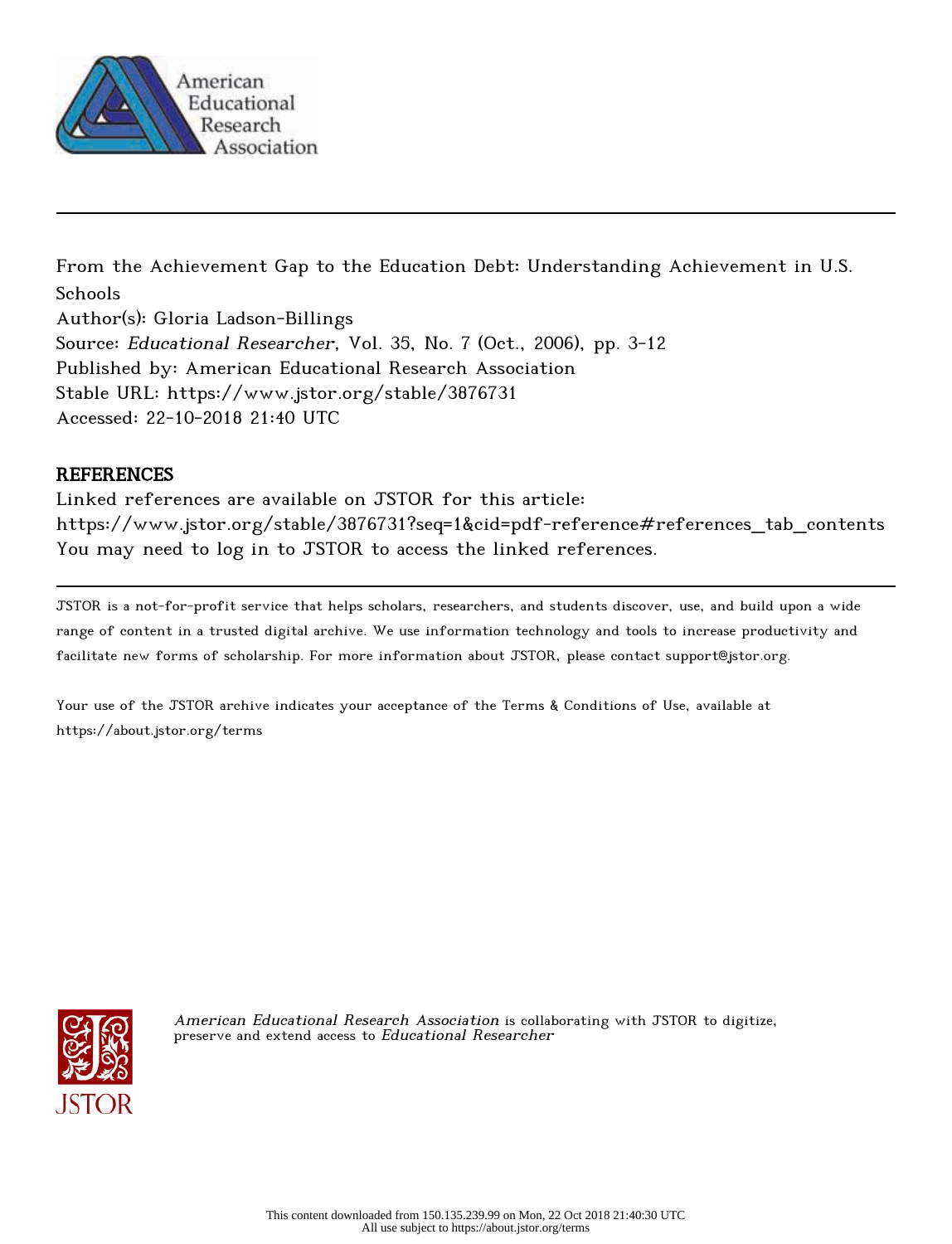## **Features**

# $\overline{-2006}$  Presidential Address

### From the Achievement Gap to the Education Debt: Understanding Achievement in U.S. Schools

by Gloria Ladson-Billings

 The achievement gap is one of the most talked-about issues in U.S. edu cation. The term refers to the disparities in standardized test scores between Black and White, Latina/o and White, and recent immigrant and White students. This article argues that a focus on the gap is mis placed. Instead, we need to look at the "education debt" that has accumulated over time. This debt comprises historical, economic, sociopolitical, and moral components. The author draws an analogy with the concept of national debt-which she contrasts with that of a national budget deficit-to argue the significance of the education debt.

 have spent a better part of this year reading the presidential addresses of a number of former AERA presidents. Most take the wise course of giving addresses about something they know well--their own research. Of course, I was not fully per suaded by their wisdom. Instead, I attempted to learn something new, and, unfortunately, the readers will have to determine whether I learned it well enough to share it with my professional colleagues.

 The questions that plague me about education research are not new ones. I am concerned about the meaning of our work for the larger public-for real students, teachers, administrators, parents, policymakers, and communities in real school settings. I know these are not new concerns; they have been raised by others, people like the late Kenneth B. Clark, who, in the 1950s, was one of the first social scientists to bring research to the public in a meaningful way. His work with his wife and colleague Mamie formed the basis for the landmark Brown v. Board of Education (1954) case that reversed legal segregation in public schools and other public accommoda tions. However, in his classic volume Dark Ghetto: Dilemmas of Social Power, first published in 1965, Clark took social scientists to task for their failure to fully engage and understand the plight of the poor:

 To my knowledge, there is at present nothing in the vast literature of social science treatises and textbooks and nothing in the practical and field training of graduate students in social science to prepare them for the realities and complexities of this type of involvement in a real,

Educational Researcher, Vol. 35, No. 7, pp. 3-12

 dynamic, turbulent, and at times seemingly chaotic community. And what is more, nothing anywhere in the training of social scientists, teachers, or social workers now prepares them to understand, to cope with, or to change the normal chaos of ghetto communities. These are grave lacks which must be remedied soon if these disciplines are to become relevant [emphasis added] to the stability and survival of our society. (p. xxix)

 Clark's concern remains some 40 years later. However, the para dox is that education research has devoted a significant amount of its enterprise toward the investigation of poor, African American, Latina/o, American Indian, and Asian immigrant students, who represent an increasing number of the students in major metro politan school districts. We seem to study them but rarely provide the kind of remedies that help them to solve their problems.

 To be fair, education researchers must have the freedom to pursue basic research, just as their colleagues in other social sci ences do. They must be able to ask questions and pursue inquiries "just because." However, because education is an applied field, a field that local states manage and declare must be available to the entire public, *most* of the questions that education researchers ask need to address the significant questions that challenge and con found the public: Why don't children learn to read? What accounts for the high levels of school dropout among urban students? How can we explain the declining performance in mathematics and sci ence at the same time that science and mathematics knowledge is exploding? Why do factors like race and class continue to be strong predictors of achievement when gender disparities have shrunk?

#### The Prevalence of the Achievement Gap

 One of the most common phrases in today's education literature is "the achievement gap." The term produces more than 11 million citations on Google. "Achievement gap," much like certain popu lar culture music stars, has become a crossover hit. It has made its way into common parlance and everyday usage. The term is invoked by people on both ends of the political spectrum, and few argue over its meaning or its import. According to the National Governors' Association, the achievement gap is "a matter of race and class. Across the U.S., a gap in academic achievement per sists between minority and disadvantaged students and their white counterparts." It further states: "This is one of the most pressing education-policy challenges that states currently face" (2005). The story of the achievement gap is a familiar one. The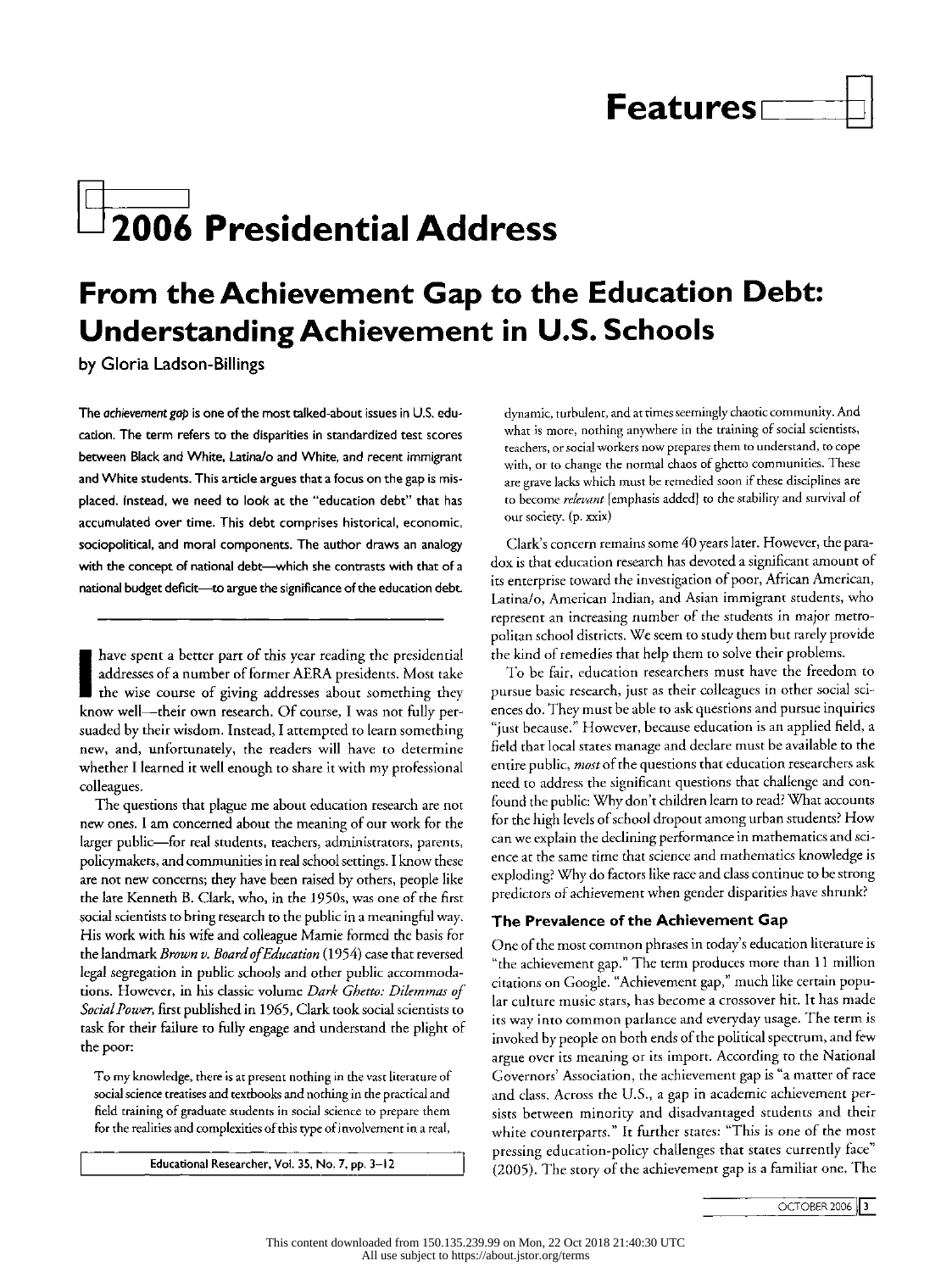numbers speak for themselves. In the 2005 National Assessment of Educational Progress results, the gap between Black and Latina/o fourth graders and their White counterparts in reading scaled scores was more than 26 points. In fourth-grade mathematics the gap was more than 20 points (Education Commission of the States, 2005). In eighth-grade reading, the gap was more than 23 points, and in eighth-grade mathematics the gap was more than 26 points. We can also see that these gaps persist over time (Education Com mission of the States).

 Even when we compare African Americans and Latinalos with incomes comparable to those of Whites, there is still an achieve ment gap as measured by standardized testing (National Center for Education Statistics, 2001). While I have focused primarily on showing this gap by means of standardized test scores, it also exists when we compare dropout rates and relative numbers of students who take advanced placement examinations; enroll in honors, advanced placement, and "gifted" classes; and are admit ted to colleges and graduate and professional programs.

 Scholars have offered a variety of explanations for the existence of the gap. In the 1960s, scholars identified cultural deficit theories to suggest that children of color were victims of pathological lifestyles that hindered their ability to benefit from schooling (Hess & Shipman, 1965; Bereiter & Engleman, 1966; Deutsch, 1963). The 1966 Coleman Report, Equality of Educational Opportunity (Coleman et al.), touted the importance of placing students in racially integrated classrooms. Some scholars took that report to further endorse the cultural deficit theories and to suggest that there was not much that could be done by schools to improve the achievement of African American children. But Coleman et al. were subtler than that. They argued that, more than material resources alone, a combination of factors was heavily correlated with academic achievement. Their work indicated that the com position of a school (who attends it), the students' sense of con trol of the environments and their futures, the teachers' verbal skills, and their students' family background all contribute to stu dent achievement. Unfortunately, it was the last factor-family background—that became the primary point of interest for many school and social policies.

 Social psychologist Claude Steele (1999) argues that a "stereo type threat" contributes to the gap. Sociolinguists such as Kathryn Au (1980), Lisa Delpit (1995), Michele Foster (1996), and Shirley Brice Heath (1983), and education researchers such as Jacqueline Jordan Irvine (2003) and Carol Lee (2004), have focused on the culture mismatch that contributes to the gap. Multicultural edu cation researchers such as James Banks (2004), Geneva Gay (2004), and Carl Grant (2003), and curriculum theorists such as Michael Apple (1990), Catherine Cornbleth (and Dexter Waugh; 1995), and Thomas Popkewitz (1998) have focused on the nature of the curriculum and the school as sources of the gap. And teacher edu cators such as Christine Sleeter (2001), Marilyn Cochran-Smith (2004), Kenneth Zeichner (2002), and I (1994) have focused on the pedagogical practices of teachers as contributing to either the exacerbation or the narrowing of the gap.

 But I want to use this opportunity to call into question the wis dom of focusing on the achievement gap as a way of explaining and understanding the persistent inequality that exists (and has always existed) in our nation's schools. I want to argue that this all-out focus on the "Achievement Gap" moves us toward short-term solutions that are unlikely to address the long-term underlying problem.

#### Down the Rabbit-Hole

 Let me begin the next section of this discussion with a strange transition from a familiar piece of children's literature:

Alice started to her feet, for it flashed across her mind that she had never before seen a rabbit with either a waistcoat-pocket, or a watch to take out of it, and burning with curiosity, she ran across the field after it, and fortunately was just in time to see it pop down a large rabbit-hole under the hedge. In another moment down went Alice after it, never once considering how in the world she was to get out again.

#### Lewis Carroll, Alice's Adventures in Wonderland

 The relevance of this passage is that I, like Alice, saw a rabbit with a watch and waistcoat-pocket when I came across a book by econ omist Robert Margo entitled Race and Schooling in the American South, 1880-1950 (1990). And, like Alice, I chased the rabbit called "economics" down a rabbit-hole, where the world looked very different to me. Fortunately, I traveled with my trusty copy of Lakoff and Johnson's (1980) Metaphors We Live By as a way to make sense of my sojourn there. So, before making my way back to the challenge of school inequality, I must beg your indulgence as I give you a brief tour of my time down there.

#### National Debt Versus National Deficit

 Most people hear or read news of the economy every day and rarely give it a second thought. We hear that the Federal Reserve Bank is raising interest rates, or that the unemployment numbers look good. Our ears may perk up when we hear the latest gasoline prices or that we can get a good rate on a mortgage refinance loan. But busy professionals rarely have time to delve deeply into all things economic. Two economic terms—"national deficit" and "national debt"-seem to befuddle us. A deficit is the amount by which a government's, company's, or individual's spending exceeds income over a particular period of time. Thus, for each budget cycle, the government must determine whether it has a balanced budget, a budget surplus, or a deficit. The debt, how ever is the sum of all previously incurred annual federal deficits. Since the deficits are financed by government borrowing, national debt is equal to all government debt.

 Most fiscal conservatives warn against deficit budgets and urge the government to decrease spending to balance the budget. Fiscal liberals do not necessarily embrace deficits but would rather see the budget balanced by increasing tax revenues from those most able to pay. The debt is a sum that has been accumulating since 1791, when the U.S. Treasury recorded it as \$75,463,476.52 (Gordon, 1998). Thomas Jefferson (1816) said, "I... place economy among the first and most important virtues, and public debt as the great est of dangers to be feared. To preserve our independence, we must not let our rulers load us with perpetual debt."

 But the debt has not merely been going up. Between 1823 and 1835 the debt steadily decreased, from a high of almost \$91 million to a low of \$33,733.05. The nation's debt hit the \$1 billion mark in 1863 and the \$1 trillion mark in 1981. Today, the national debt sits at more than \$8 trillion. This level of debt means that the United States pays about \$132,844,701,219.88 in interest each year. This makes our debt interest the third-largest expenditure in the federal budget after defense and combined entitlement programs such as Social Security and Medicare (Christensen, 2004).

**<sup>4</sup>** EDUCATIONAL RESEARCHER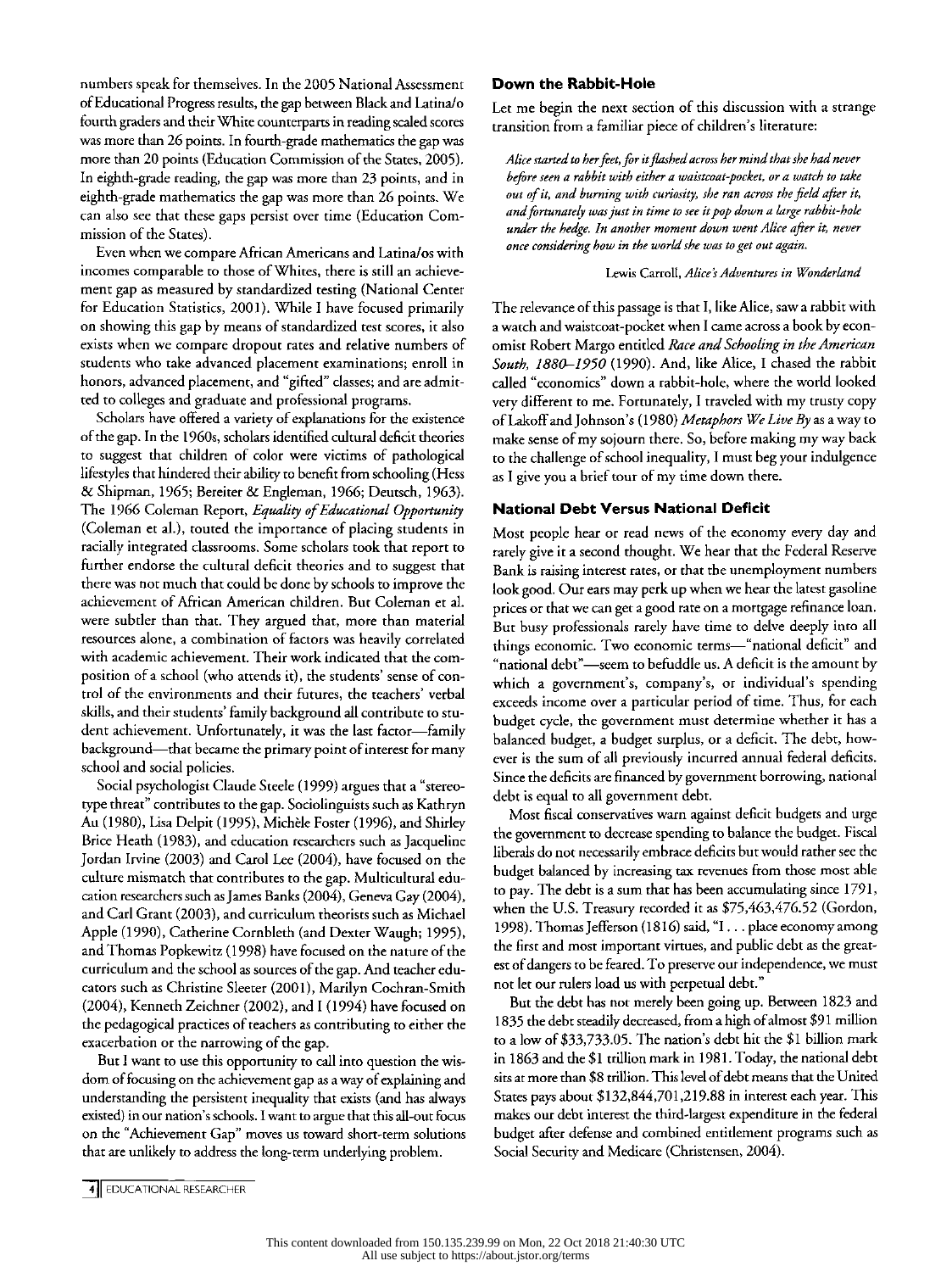Even in those years when the United States has had a balanced budget, that is, no deficits, the national debt continued to grow. It may have grown at a slower rate, but it did continue to grow. President Clinton bragged about presenting a balanced budget one without deficits-and not growing the debt (King, J., 2000). However, the debt was already at a frighteningly high level, and his budget policies failed to make a dent in the debt.

#### The Debt and Education Disparity

 By now, readers might assume that I have made myself firmly at home at the Mad Hatter's Tea Party. What does a discussion about national deficits and national debt have to do with educa tion, education research, and continued education disparities? It is here where I began to see some metaphorical concurrences between our national fiscal situation and our education situation. I am arguing that our focus on the achievement gap is akin to a focus on the budget deficit, but what is actually happening to African American and Latina/o students is really more like the national debt. We do not have an achievement gap; we have an education debt.

 Now, to be perfectly candid, I must admit that when I con sulted with a strict economist, Professor Emeritus Robert Have man of the University of Wisconsin's Department of Economics, La Follette Institute of Public Affairs, and Institute for Research on Poverty, he stated:

 The education debt is the foregone schooling resources that we could have (should have) been investing in (primarily) low income kids, which deficit leads to a variety of social problems (e.g. crime, low productivity, low wages, low labor force participation) that require on-going public investment. This required investment sucks away resources that could go to reducing the achievement gap. Without the education debt we could narrow the achievement debt. ... The message would be that you need to reduce one (the edu cation debt, defined above) in order to close the other (the achieve ment gap). A parallel is trying to gain a growing and robust economy with a large national debt overhang. (February 6, 2006, e-mail)

 In addition to this informal discussion with Haveman, I read a work by Wolfe and Haveman (2001) entitled Accounting for the Social and Non-Market Benefits of Education, which catalogues a series of what they term "non-market effects of schooling." The authors contend that "the literature on the intergenerational effects of education is generally neglected in assessing the full impact of education." Among the nonmarket effects that they include are the following:

- \* A positive link between one's own schooling and the school ing received by one's children
- \* A positive association between the schooling and health sta tus of one's family members
- \* A positive relationship between one's own education and one's own health status
- A positive relationship between one's own education and the efficiency of choices made, such as consumer choices (which efficiency has positive effects on well-being similar to those of money income)
- A relationship between one's own schooling and fertility choices (in particular, decisions of one's female teenage chil dren regarding nonmarital childbearing)

 \* A relationship between the schooling/social capital of one's neighborhood and decisions by young people regarding their level of schooling, nonmarital childbearing, and par ticipation in criminal activities. (pp. 2-3)

 While these economists have informed my thinking, I have taken a somewhat different tack on this notion of the education debt. The yearly fluctuations in the achievement gap give us a short-range pic ture of how students perform on a particular set of achievement measures. Looking at the gap from year to year is a misleading exer cise. Lee's (2002) look at the trend lines shows us that there was a narrowing of the gap in the 1980s both between Black and White students and between the Latina/o and White students, and a sub sequent expansion of those gaps in the 1990s. The expansion of the disparities occurred even though the income differences narrowed during the 1990s. We do not have good answers as to why the gap narrows or widens. Some research suggests that even the combina tion of socioeconomic and family conditions, youth culture and stu dent behaviors, and schooling conditions and practices do not fully explain changes in the achievement gap (Lee).

 However, when we begin looking at the construction and com pilation of what I have termed the education debt, we can better understand why an achievement gap is a logical outcome. I am arguing that the historical, economic, sociopolitical, and moral decisions and policies that characterize our society have created an education debt. So, at this point, I want to briefly describe each of those aspects of the debt.

#### The Historical Debt

 Scholars in the history of education, such as James Anderson (1989), Michael Fultz (1995), and David Tyack (2004), have doc umented the legacy of educational inequities in the Unites States. Those inequities initially were formed around race, class, and gen der. Gradually, some of the inequities began to recede, but clearly they persist in the realm of race. In the case of African Americans, education was initially forbidden during the period of enslave ment. After emancipation we saw the development of freedmen's schools whose purpose was the maintenance of a servant class. During the long period of legal apartheid, African Americans attended schools where they received cast-off textbooks and materials from White schools. In the South, the need for farm labor meant that the typical school year for rural Black students was about 4 months long. Indeed, Black students in the South did not experience universal secondary schooling until 1968 (Anderson, 2002). Why, then, would we not expect there to be an achieve ment gap?

 The history of American Indian education is equally egregious. It began with mission schools to convert and use Indian labor to further the cause of the church. Later, boarding schools were devel oped as General George Pratt asserted the need "to kill the Indian in order to save the man." This strategy of deliberate and forced assimilation created a group of people, according to Pulitzer Prize writer N. Scott Momaday, who belonged nowhere (Lesiak, 1991). The assimilated Indian could not fit comfortably into reservation life or the stratified mainstream. No predominately White col leges welcomed the few Indians who successfully completed the early boarding schools. Only historically Black colleges, such as Hampton Institute, opened their doors to them. There, the Indians studied vocational and trade curricula.

OCTOBER 2006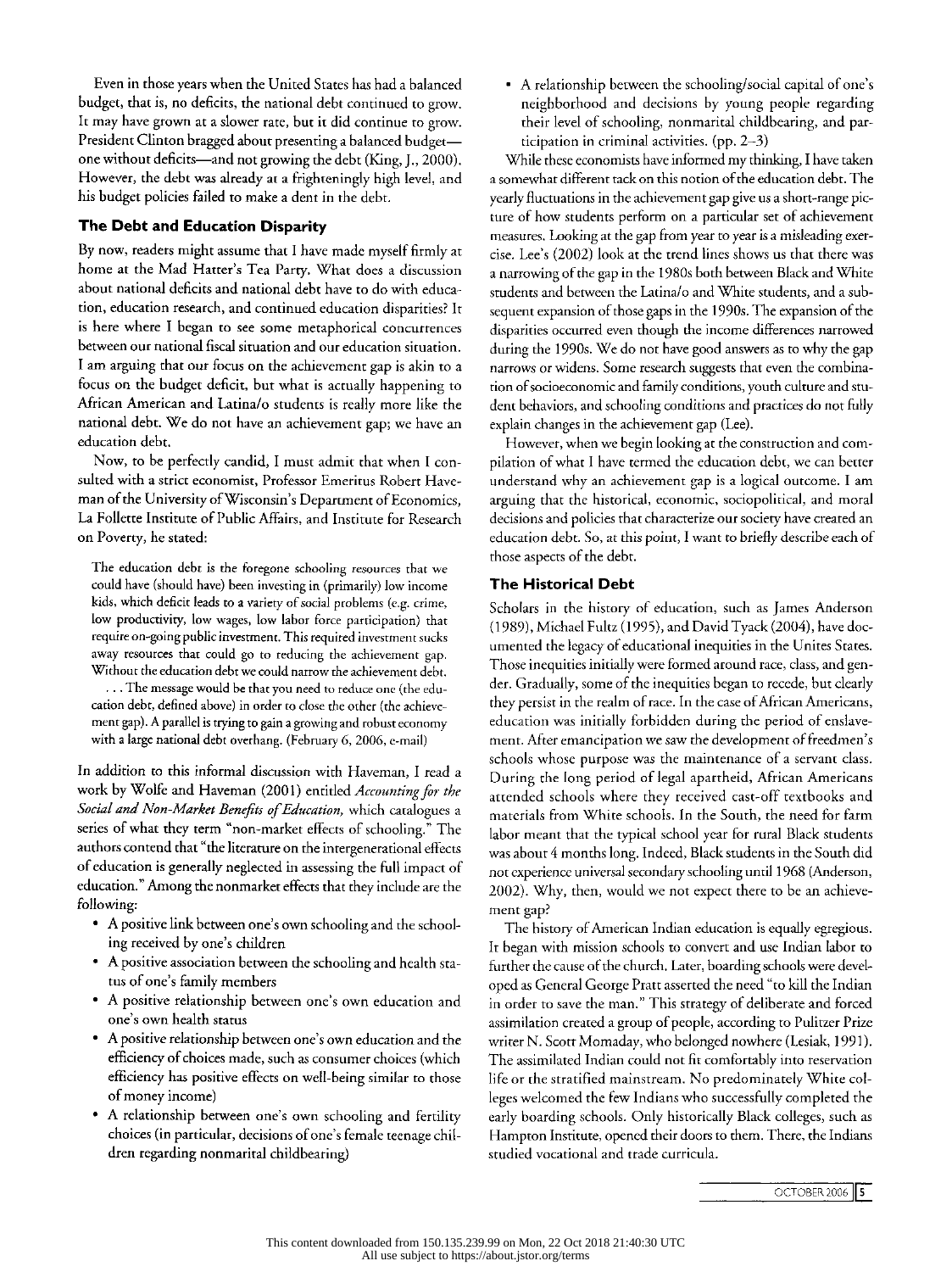Latina/o students also experienced huge disparities in their education. In Ferg-Cadima's report Black, White, and Brown: Latino School Desegregation Efforts in the Pre- and Post-Brown v. Board of Education Era (2004), we discover the longstanding prac tice of denial experienced by Latina/os dating back to 1848. His toric desegregation cases such as Mendez v. Westminster (1946) and the Lemon Grove Incident detail the ways that Brown children were (and continue to be) excluded from equitable and high-quality education.

 It is important to point out that the historical debt was not merely imposed by ignorant masses that were xenophobic and vir ulently racist. The major leaders of the nation endorsed ideas about the inferiority of Black, Latina/o, and Native peoples. Thomas Jefferson (1816), who advocated for the education of the American citizen, simultaneously decried the notion that Blacks were capable of education. George Washington, while deeply con flicted about slavery, maintained a substantial number of slaves on his Mount Vernon Plantation and gave no thought to educating enslaved children.

 A brief perusal of some of the history of public schooling in the United States documents the way that we have accumulated an education debt over time. In 1827 Massachusetts passed a law mak ing all grades of public school open to all pupils free of charge. At about the same time, most Southern states already had laws for bidding the teaching of enslaved Africans to read. By 1837, when Horace Mann had become head of the newly formed Massachu setts State Board of Education, Edmund Dwight, a wealthy Boston industrialist, felt that the state board was crucial to factory owners and offered to supplement the state salary with his own money. What is omitted from this history is that the major raw material of those textile factories, which drove the economy of the East, was cotton-the crop that depended primarily on the labor of enslaved Africans (Farrow, Lang, & Frank, 2005). Thus one of the ironies of the historical debt is that while African Americans were enslaved and prohibited from schooling, the product of their labor was used to profit Northern industrialists who already had the benefits of education. Consider the real source of New England's wealth (from Farrow, Lang, & Frank, p. 6):

- \* By 1860, New England was home to 472 cotton mills, built on rivers and streams throughout the region.
- Just between 1830 and 1840, Northern mills consumed more than 100 million pounds of Southern cotton. With shipping and manufacturing included, the economy of much of New England was connected to textiles.
- By the 1850s, the enormous profits of Massachusetts indus trialists had been poured into a complex network of banks, insurance companies, and railroads. But their wealth remained anchored to dozens of mammoth textile mills in Massachu setts, southern Maine, and New Hampshire.

 This pattern of debt affected other groups as well. In 1864 the U.S. Congress made it illegal for Native Americans to be taught in their native languages. After the Civil War, African Americans worked with Republicans to rewrite state constitutions to guar antee free public education for all students. Unfortunately, their efforts benefited White children more than Black children. The landmark Plessy v. Ferguson (1896) decision meant that the seg regation that the South had been practicing was officially recog nized as legal by the federal government.

 Although the historical debt is a heavy one, it is important not to overlook the ways that communities of color always have worked to educate themselves. Between 1865 and 1877, African Americans mobilized to bring public education to the South for the first time. Carter G. Woodson (1933/1972) was a primary critic of the kind of education that African Americans received, and he challenged African Americans to develop schools and cur ricula that met the unique needs of a population only a few gen erations out of chattel slavery.

#### The Economic Debt

 As is often true in social research, the numbers present a startling picture of reality. The economics of the education debt are sober ing. The funding disparities that currently exist between schools serving White students and those serving students of color are not recent phenomena. Separate schooling always allows for differ ential funding. In present-day dollars, the funding disparities between urban schools and their suburban counterparts present a telling story about the value we place on the education of dif ferent groups of students.

 The Chicago public schools spend about \$8,482 annually per pupil, while nearby Highland Park spends \$17,291 per pupil. The Chicago public schools have an 87% Black and Latina/o popula tion, while Highland Park has a 90% White population. Per pupil expenditures in Philadelphia are \$9,299 per pupil for the city's 79% Black and Latina/o population, while across City Line Avenue in Lower Merion, the per pupil expenditure is \$17,261 for a 91% White population. The New York City public schools spend \$11,627 per pupil for a student population that is 72% Black and Latina/o, while suburban Manhasset spends \$22,311 for a student population that is 91% White (figures from Kozol, 2005).

 One of the earliest things one learns in statistics is that corre lation does not prove causation, but we must ask ourselves why the funding inequities map so neatly and regularly onto the racial and ethnic realities of our schools. Even if we cannot prove that schools are poorly funded *because* Black and Latina/o students attend them, we can demonstrate that the amount of funding rises with the rise in White students. This pattern of inequitable funding has occurred over centuries. For many of these popula tions, schooling was nonexistent during the early history of the nation; and, clearly, Whites were not prepared to invest their fis cal resources in these strange "others."

 Another important part of the economic component of the education debt is the earning ratios related to years of schooling. The empirical data suggest that more schooling is associated with higher earnings; that is, high school graduates earn more money than high school dropouts, and college graduates earn more than high school graduates. Margo (1990) pointed out that in 1940 the average annual earnings of Black men were about 48% of those of White men, but by 1980 the earning ratio had risen to 61%. By 1993, the median Black male earned 74% as much as the median White male.

 While earnings ratios show us how people are (or were) doing at particular points in time, they do not address the cumulative effect of such income disparities. According to economists Joseph Altonji and Ulrech Doraszelski (2005),

 The wealth gap between whites and blacks in the United States is much larger than the gap in earnings. The gap in wealth has impli-

<sup>6</sup> EDUCATIONAL RESEARCHER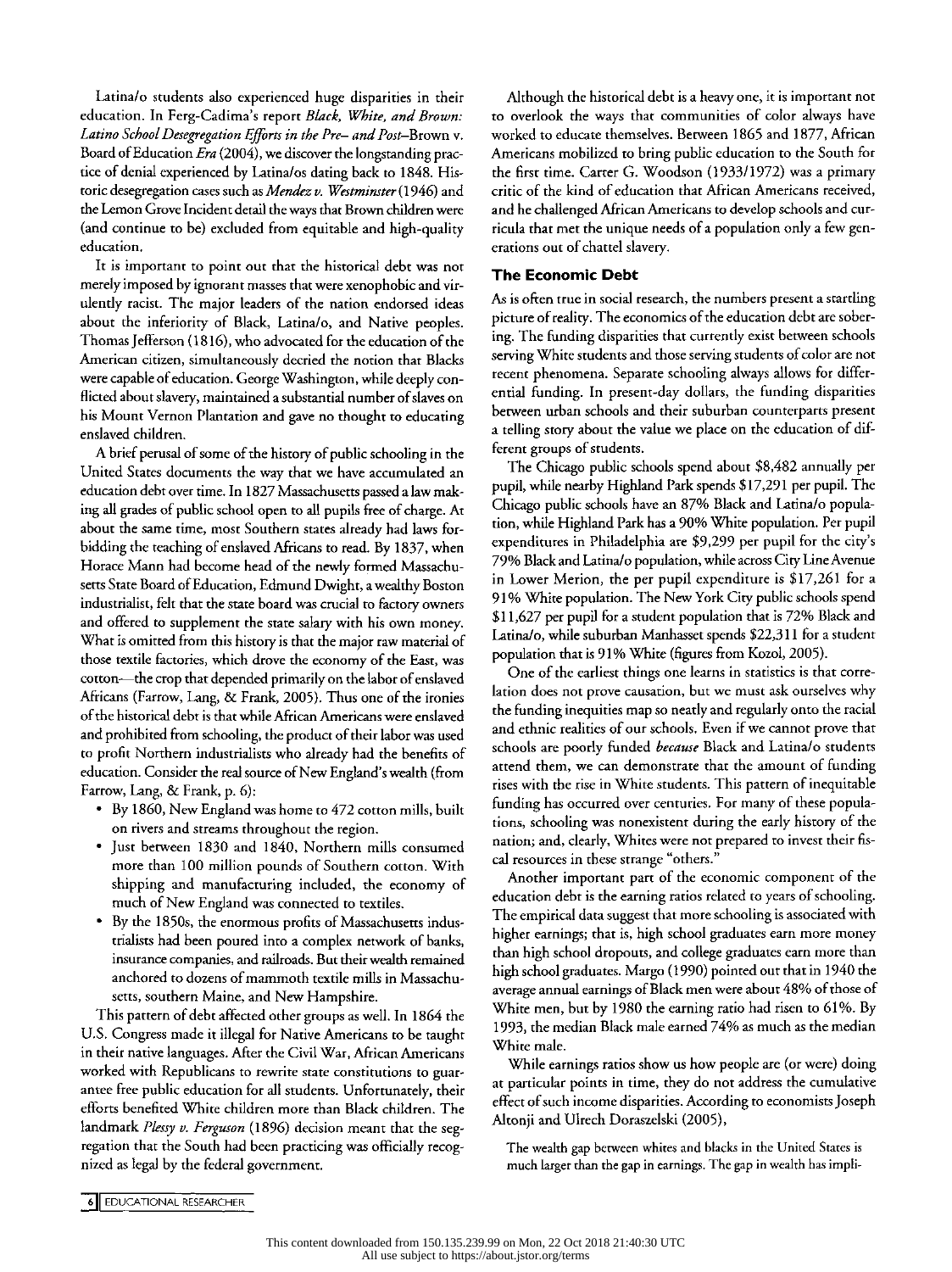cations for the social position of African Americans that go far beyond its obvious implications for consumption levels that house holds can sustain. This is because wealth is a source of political and social power, influences access to capital for new businesses, and provides insurance against fluctuations in labor market income. It affects the quality of housing, neighborhoods, and schools a family has access to as well as the ability to finance higher education. The fact that friendships and family ties tend to be within racial groups amplifies the effect of the wealth gap on the financial, social, and political resources available to blacks relative to whites. (p. 1)

 This economic analysis maps well onto the notion of education debt--as opposed to achievement gap--that I am trying to advance. So, while the income gap more closely resembles the achievement gap, the wealth disparity better reflects the education debt that I am attempting to describe.

#### The Sociopolitical Debt

 The sociopolitical debt reflects the degree to which communities of color are excluded from the civic process. Black, Latina/o, and Native communities had little or no access to the franchise, so they had no true legislative representation. According to the Civil Rights Division of the U.S. Department ofJustice, African Amer icans and other persons of color were substantially disenfran chised in many Southern states despite the enactment of the Fifteenth Amendment in 1870 (U.S. Department of Justice, Civil Rights Division, 2006).

 The Voting Rights Act of 1965 is touted as the most successful piece of civil rights legislation ever adopted by the U.S. Congress (Grofman, Handley, & Niemi). This act represents a proactive attempt to eradicate the sociopolitical debt that had been accu mulating since the founding of the nation.

 Table 1 shows the sharp contrasts between voter registration rates before the Voting Rights Act of 1965 and after it. The dra matic changes in voter registration are a result of Congress's bold action. In upholding the constitutionality of the act, the Supreme Court ruled as follows:

 Congress has found that case-by-case litigation was inadequate to combat wide-spread and persistent discrimination in voting, because of the inordinate amount of time and energy required to overcome the obstructionist tactics invariably encountered in these lawsuits. After enduring nearly a century of systematic resistance to

 the Fifteenth Amendment, Congress might well decide to shift the advantage of time and inertia from the perpetrators of the evil to its victims. (South Carolina v. Katzenbach, 1966; U.S. Department of Justice, Civil Rights Division, 2006)

 It is hard to imagine such a similarly drastic action on behalf of African American, Latina/o, and Native American children in schools. For example, imagine that an examination of the achieve ment performance of children of color provoked an immediate reassignment of the nation's best teachers to the schools serving the most needy students. Imagine that those same students were guar anteed places in state and regional colleges and universities. Imag ine that within one generation we lift those students out of poverty.

 The closest example that we have of such a dramatic policy move is that of affirmative action. Rather than wait for students of color to meet predetermined standards, the society decided to recognize that historically denied groups should be given a preference in admission to schools and colleges. Ultimately, the major beneficia ries of this policy were White women. However, Bowen and Bok (1999) found that in the case of African Americans this proactive policy helped create what we now know as the Black middle class.

 As a result of the sociopolitical component of the education debt, families of color have regularly been excluded from the decision making mechanisms that should ensure that their children receive quality education. The parent-teacher organizations, school site councils, and other possibilities for democratic participation have not been available for many of these families. However, for a brief moment in 1968, Black parents in the Ocean Hill-Brownsville sec tion of New York exercised community control over the public schools (Podair, 2003). African American, Latina/o, Native Amer ican, and Asian American parents have often advocated for improve ments in schooling, but their advocacy often has been muted and marginalized. This quest for control of schools was powerfully cap tured in the voice of an African American mother during the fight for school desegregation in Boston. She declared: "When we fight about schools, we're fighting for our lives" (Hampton, 1986).

 Indeed, a major aspect of the modern civil rights movement was the quest for quality schooling. From the activism of Benjamin Rushing in 1849 to the struggles of parents in rural South Car olina in 1999, families of color have been fighting for quality edu cation for their children (Ladson-Billings, 2004). Their more

| <b>State</b>   | <b>March 1965</b> |       |      | November 1988 |       |        |
|----------------|-------------------|-------|------|---------------|-------|--------|
|                | <b>Black</b>      | White | Gap  | <b>Black</b>  | White | Gap    |
| Alabama        | 19.3              | 69.2  | 49.9 | 68.4          | 75.0  | 6.6    |
| Georgia        | 27.4              | 62.6  | 35.2 | 56.8          | 63.9  | 7.1    |
| Louisiana      | 31.6              | 80.5  | 48.9 | 77.1          | 75.1  | $-2.0$ |
| Mississippi    | 6.7               | 69.9  | 63.2 | 74.2          | 80.5  | 6.3    |
| North Carolina | 46.8              | 96.8  | 50.0 | 58.2          | 65.6  | 7,4    |
| South Carolina | 37.3              | 75.7  | 38.4 | 56.7          | 61.8  | 5.1    |
| Virginia       | 38.3              | 61.1  | 22.8 | 63.8          | 68.5  | 4.7    |

 Table 1 Black and White Voter Registration Rates (%) in Selected U.S. States, 1965 and 1988

Note. From the website of the U.S. Department of Justice, Civil Rights Division, Voting Rights Section (http://www.usdoj.gov/crt/voting/intro/ Note. From the website of the U.S. Department of Justice, Civil Rights Division, Voting Rights Section *(http://www.usdoj.gov/crt/voting/intro/*<br>intro\_c.htm), "Introduction to Federal Voting Rights Laws."

OCTOBER 2006 7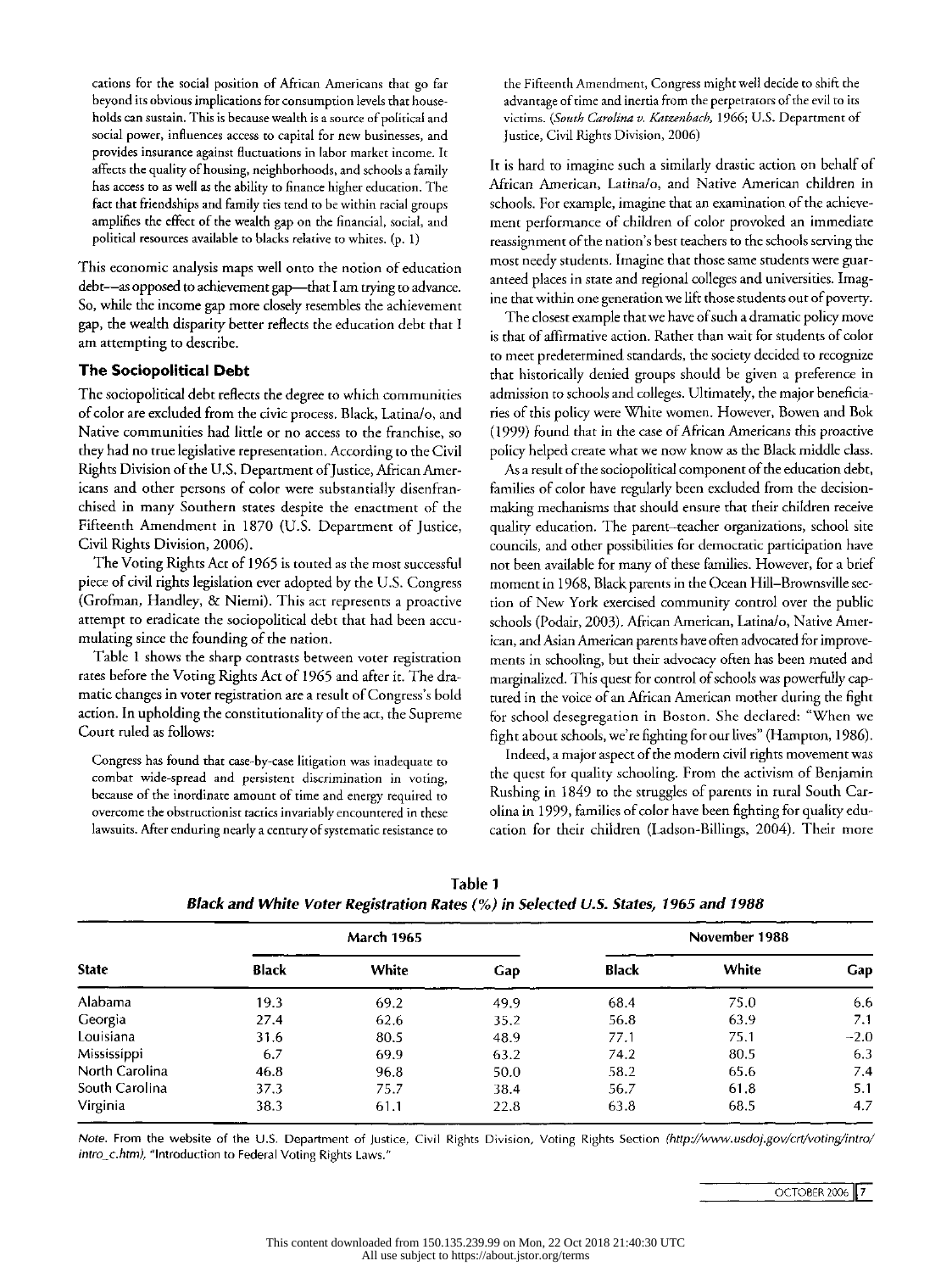limited access to lawyers and legislators has kept them from accu mulating the kinds of political capital that their White, middle class counterparts have.

#### The Moral Debt

 A final component of the education debt is what I term the "moral debt." I find this concept difficult to explain because social science rarely talks in these terms. What I did find in the litera ture was the concept of "moral panics" (Cohen, 1972; Goode & Ben-Yehuda, 1994a, 1994b; Hall, Critcher, Jefferson, Clarke, & Roberts, 1978) that was popularized in British sociology. People in moral panics attempt to describe other people, groups of indi viduals, or events that become defined as threats throughout a society. However, in such a panic the magnitude of the supposed threat overshadows the real threat posed. Stanley Cohen (1972), author of the classic sociological treatment of the subject, entitled Folk Devils and Moral Panics, defines such a moral panic as a kind of reaction to

 A condition, episode, person or group of persons [that] emerges to become defined as a threat to societal values and interests; its nature is presented in a stylized and stereotypical fashion by the mass media; the moral barricades are manned by editors, bishops, politicians and other right-thinking people; socially accredited experts pronounce their diagnoses and solutions; ways of coping are evolved or ... resorted to; the condition then disappears, submerges or deteriorates and becomes more visible. Sometimes the subject of the panic passes over and is forgotten, except in folklore and collective memory; at other times it has more serious and long-lasting repercussions and might produce such changes as those in legal and social policy or even in the way society conceives itself. (p. 9)

 In contrast, a moral debt reflects the disparity between what we know is right and what we actually do. Saint Thomas Aquinas saw the moral debt as what human beings owe to each other in the giving of, or failure to give, honor to another when honor is due. This honor comes as a result of people's excellence or because of what they have done for another. We have no trouble recognizing that we have a moral debt to Rosa Parks, Martin Luther King, Cesar Chavez, Elie Wiesel, or Mahatma Gandhi. But how do we recognize the moral debt that we owe to entire groups of people? How do we calculate such a debt?

 Typically, we think of moral debt as relational between nation states. For example, at the end of World War II, Israel charged Germany not only with a fiscal or monetary debt but also with a moral debt. On the individual level, Fred Korematsu battled the U.S. government for 40 years to prove that Japanese Americans were owed a moral debt. In another 40-year span, the U.S. gov ernment ran a study of syphilis patients-withholding treatment after a known cure was discovered-and was forced to acknowl edge its ethical breaches. In his 1997 apology to the survivors and their families, President Bill Clinton said, "The United States government did something that was wrong-deeply, profoundly, morally wrong. It was an outrage to our commitment to integrity and equality for all our citizens . .. clearly racist" (Hunter-Gault, 1997). Today, all human subject protocols reflect the moral debt we owe to the victims of that study.

 David Gill (2000) asserts, in his book Being Good, that "we are living today in an ethical wilderness-a wild, untamed, unpre dictable landscape" (p. 11). We bemoan the loss of civil discourse

 What is it that we might owe to citizens who historically have been excluded from social benefits and opportunities? Randall Robinson (2000) states:

 No nation can enslave a race of people for hundreds of years, set them free bedraggled and penniless, pit them, without assistance in a hostile environment, against privileged victimizers, and then rea sonably expect the gap between the heirs of the two groups to nar row. Lines, begun parallel and left alone, can never touch. (p. 74)

 Robinson's sentiments were not unlike those of President Lyndon B. Johnson, who stated in a 1965 address at Howard University: "You cannot take a man who has been in chains for 300 years, remove the chains, take him to the starting line and tell him to run the race, and think that you are being fair" (Miller, 2005).

 Despite those parallel lines of which Robinson speaks, in the midst of the Civil War Abraham Lincoln noted that without the 200,000 Black men who enlisted in the Union Army, "we would be compelled to abandon the war in 3 weeks" (cited in Takaki, 1998). Thus, according to historian Ron Takaki (1998), "Black men in blue made the difference in determining that this 'govern ment of the people, by the people, for the people' did 'not perish from the earth' " (p. 21). What moral debt do we owe their heirs?

 Think of another example of the ways that the labor and efforts of people of color have sustained the nation. When we hear the word "plantation," our minds almost automatically reflect back to the antebellum South. However, the same word evokes the Palolo Valley on the Hawaiian island of Oahu, where there were camps named "Young Hee," "Ah Fong," "Spanish A," "Spanish B," and "Alabama" (Takaki, 1998). This last camp-"Alabama"-was a Hawaiian plantation worked by Black laborers. Each of the groups that labored in the Hawaiian plantations--the Native Hawaii ans, the Chinese, the Japanese, the Filipinos, the Koreans, the Por tuguese, the Puerto Ricans, and the Blacks--drove a sugar economy that sated a worldwide sweet tooth (Wilcox, 1998). What do we owe their descendants?

 And perhaps our largest moral debt is to the indigenous peo ples whose presence was all but eradicated from the nation. In its 2004-2005 Report Card, the Bureau of Indian Affairs indicates that its high school graduation rate is 57%, with only 3.14% of its students performing at the advanced level in reading and 3.96% performing at the advanced level in mathematics. One hundred and twenty-two of the 185 elementary and secondary schools under the jurisdiction of the Bureau of Indian Affairs failed to meet Average Yearly Progress requirements in the 2004-2005 school year (Bureau of Indian Affairs, Office of Indian Education Programs, 2006).

 The National Center for Education Statistics report Status and Trends in the Education of American Indians and Alaska Natives (Freeman & Fox, 2005) indicates that the dropout rate among this population is about 15%, which is higher than that ofWhites, Blacks, or Asian/Pacific Islanders. Only 26% of American Indi-

and rational debate, but the real danger of our discussions about morality is that they reside solely in the realm of the individual. We want people to take *personal* responsibility for their behavior, personal responsibility for their health care, personal responsibility for their welfare, and *personal* responsibility for their education. However, in democratic nations, that personal responsibility must be coupled with social responsibility.

**B** EDUCATIONAL RESEARCHER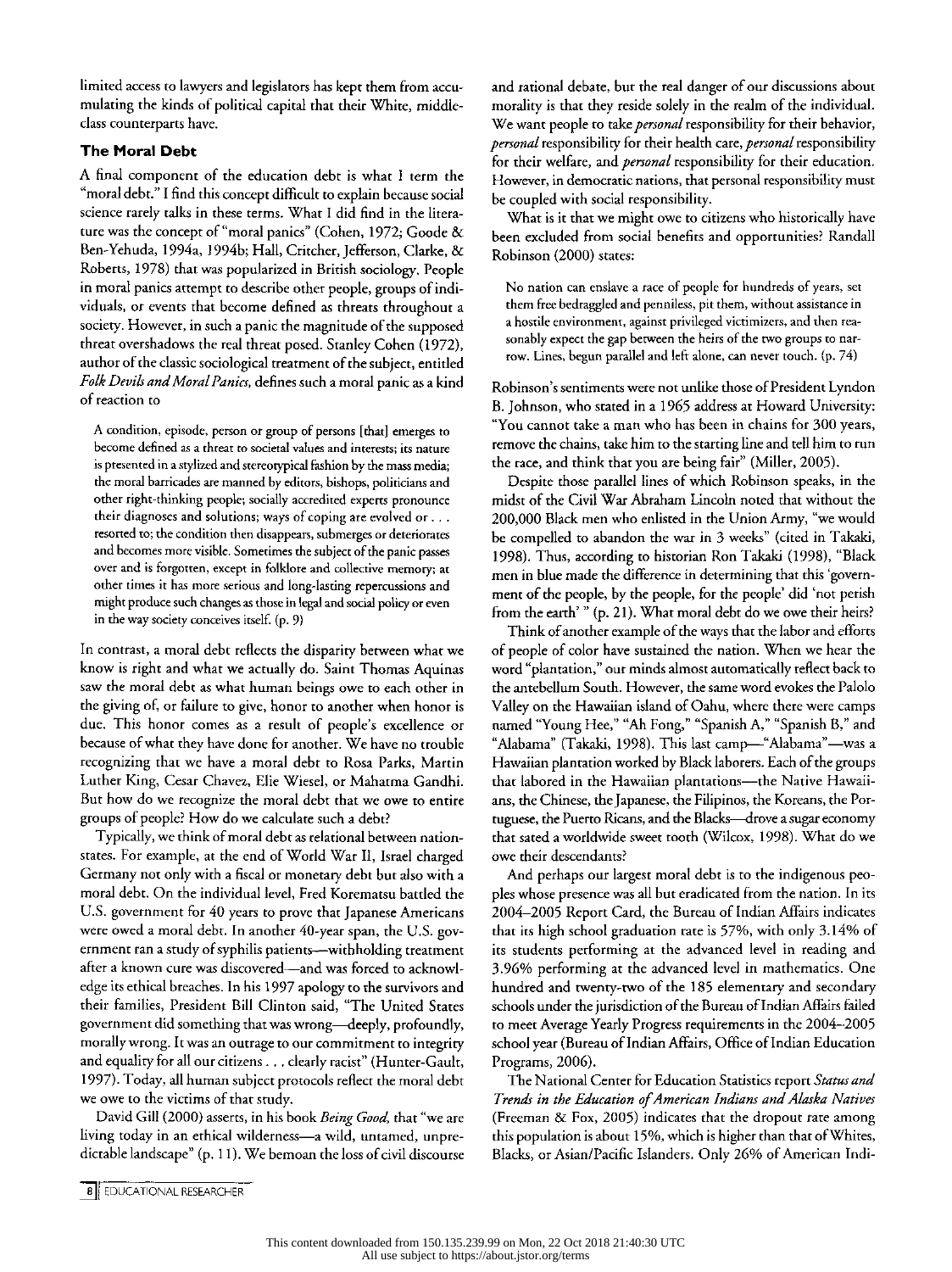ans and Alaska Natives completed a core academic track in 2000, while 57% of Asian/Pacific islanders, 38% of Latina/os, 44% of African Americans, and 48% of Whites completed core academic tracks during the same year (Freeman & Fox).

 Taken together, the historic, economic, sociopolitical, and moral debt that we have amassed toward Black, Brown, Yellow, and Red children seems insurmountable, and attempts at address ing it seem futile. Indeed, it appears like a task for Sisyphus. But as legal scholar Derrick Bell (1994) indicated, just because some thing is impossible does not mean it is not worth doing.

#### Why We Must Address the Debt

 In the final section of this discussion I want to attend to why we must address the education debt. On the face of it, we must address it because it is the equitable and just thing to do. As Americans we pride ourselves on maintaining those ideal qualities as hallmarks of our democracy. That represents the highest motivation for paying this debt. But we do not always work from our highest motivations.

 Most of us live in the world of the pragmatic and practical. So we must address the education debt because it has implications for the kinds of lives we can live and the kind of education the soci ety can expect for most of its children. I want to suggest that there are three primary reasons for addressing the debt- $(a)$  the impact the debt has on present education progress, (b) the value of under standing the debt in relation to past education research findings, and (c) the potential for forging a better educational future.

#### The Impact of the Debt on Present Education Progress

In a recent news article in the business section of the Cleveland Plain Dealer, I read that affluent investors are more likely to be educated, married men (Torres, 2006). The article continued by talking about how Whites make up 88% of wealthy investor households, while Blacks and Latina/os make up only 3%. Asian Americans, who are 3.7% of the adult population, make up 5% of wealthy investors. But more salient than wealthy investor status to me was a quote in the article from former Federal Reserve Chair man Alan Greenspan: "My biggest fear for this country's future, competitively speaking, is that we're doing a poor job in education. If we can resolve our educational problems, I think we will main tain the very extraordinary position the United States holds in the world at large" (Torres, p. G6).

 As I was attempting to make sense of the deficit/debt metaphor, educational economist Doug Harris (personal communication, November 19, 2005) reminded me that when nations operate with a large debt, some part of their current budget goes to service that debt. I mentioned earlier that interest payments on our national debt represent the third largest expenditure of our national budget. In the case of education, each effort we make toward improving education is counterbalanced by the ongoing and mounting debt that we have accumulated. That debt service manifests itself in the distrust and suspicion about what schools can and will do in communities serving the poor and children of color. Bryk and Schneider (2002) identified "relational trust" as a key component in school reform. I argue that the magnitude of the education debt erodes that trust and represents a portion of the debt service that teachers and administrators pay each year against what they might rightfully invest in helping students advance academically.

#### The Value of Understanding the Debt in Relation to Past Research Findings

 The second reason that we must address the debt is somewhat selfish from an education research perspective. Much of our scholarly effort has gone into looking at educational inequality and how we might mitigate it. Despite how hard we try, there are two interventions that have never received full and sustained hypothesis testing-school desegregation and funding equity. Orfield and Lee (2006) point out that not only has school segre gation persisted, but it has been transformed by the changing demographics of the nation. They also point out that "there has not been a serious discussion of the costs of segregation or the advantages of integration for our most segregated population, white students" (p. 5). So, although we may have recently cele brated the 50th anniversary of the Brown decision, we can point to little evidence that we really gave Brown a chance. According to Frankenberg, Lee, and Orfield (2003) and Orfield and Lee (2004), America's public schools are more than a decade into a process of resegregation. Almost three-fourths of Black and Latina/o students attend schools that are predominately non-White. More than 2 million Black and Latina/o students-a quarter of the Black stu dents in the Northeast and Midwest-attend what the researchers call apartheid schools. The four most segregated states for Black students are New York, Michigan, Illinois, and California.

 The funding equity problem, as I illustrated earlier in this dis cussion, also has been intractable. In its report entitled The Fund ing Gap 2005, the Education Trust tells us that "in 27 of the 49 states studied, the highest-poverty school districts receive fewer resources than the lowest-poverty districts .... Even more states shortchange their highest minority districts. In 30 states, high minority districts receive less money for each child than low minor ity districts" (p. 2). If we are unwilling to desegregate our schools and unwilling to fund them equitably, we find ourselves not only backing away from the promise of the Brown decision but literally refusing even to take Plessy seriously. At least a serious consideration of Plessy would make us look at funding inequities.

 In one of the most graphic examples of funding inequity, new teacher Sara Sentilles (2005) described the southern California school where she was teaching:

 At Garvey Elementary School, I taught over thirty second graders in a so-called temporary building. Most of these "temporary" buildings have been on campuses in Compton for years. The one I taught in was old. Because the wooden beams across the ceiling were being eaten by termites, a fine layer of wood dust covered the students desks every morning. Maggots crawled in a cracked and collapsing area of the floor near my desk. One day after school I went to sit in my chair, and it was completely covered in maggots. I was nearly sick. Mice raced behind cupboards and bookcases. I trapped six in terrible traps called "glue lounges" given to me by the custodians. The blue metal window coverings on the outsides of the windows were shut permanently, blocking all sunlight. Someone had lost the tool needed to open them, and no one could find another.... (p. 72)

 Rothstein and Wilder (2005) move beyond the documenta tion of the inequalities and inadequacies to their consequences. In the language that I am using in this discussion, they move from focusing on the gap to tallying the debt. Although they focus on Black-White disparities, they are clear that similar disparities

OCTOBER 2006 9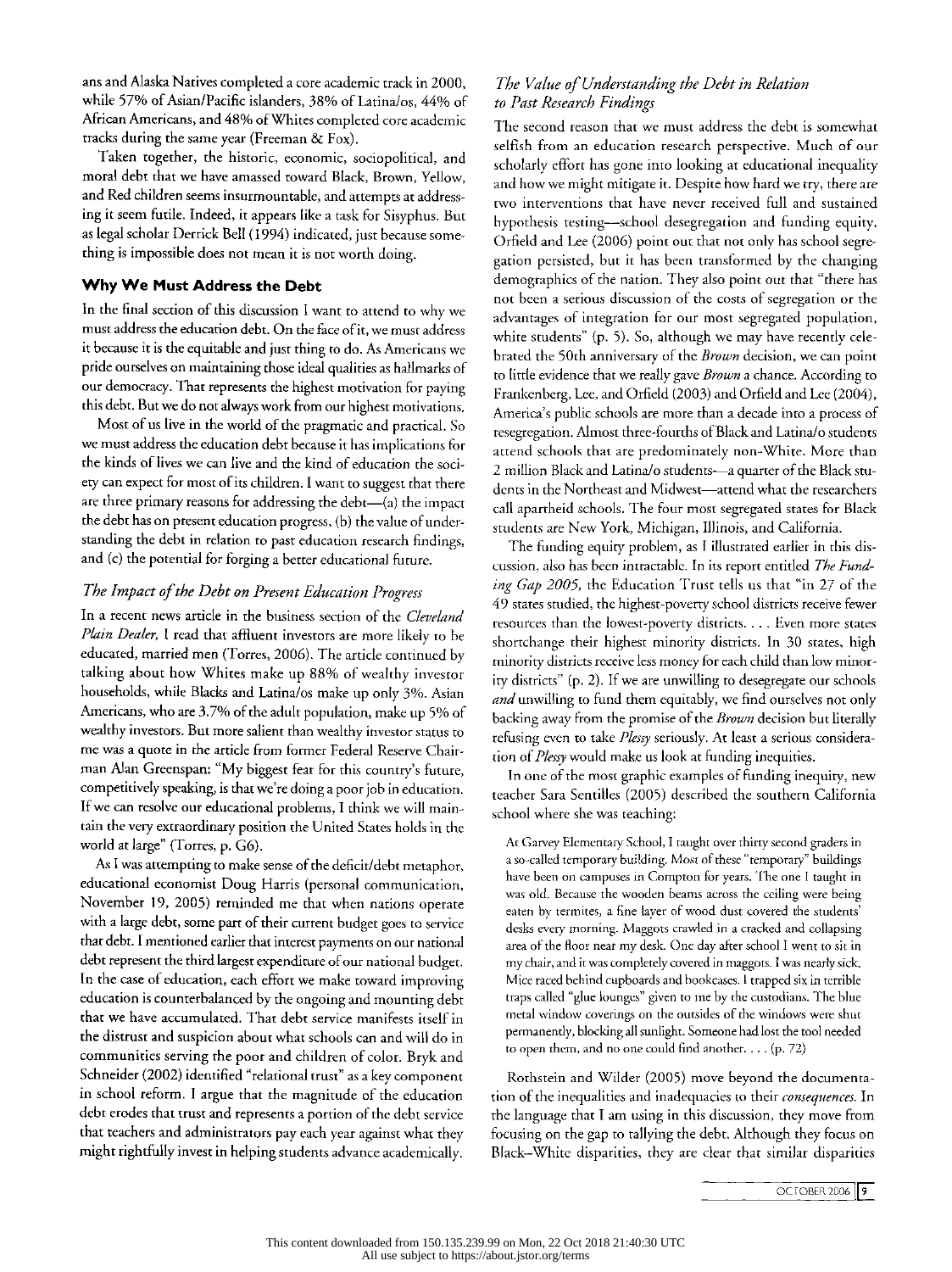exist between Latina/os and Whites and Native Americans and Whites. Contrary to conventional wisdom, Rothstein and Wilder argue that addressing the achievement gap is not the most impor tant inequality to attend to. Rather, they contend that inequalities in health, early childhood experiences, out-of-school experiences, and economic security are also contributory and cumulative and make it near-impossible for us to reify the achievement gap as the source and cause of social inequality.

#### The Potential for Forging a Better Educational Future

 Finally, we need to address what implications this mounting debt has for our future. In one scenario, we might determine that our debt is so high that the only thing we can do is declare bank ruptcy. Perhaps, like our airline industry, we could use the pro tection of the bankruptcy laws to reorganize and design more streamlined, more efficient schooling options. Or perhaps we could be like developing nations that owe huge sums to the IMF and apply for 100% debt relief. But what would such a cata strophic collapse of our education system look like? Where could we go to begin from the ground up to build the kind of educa tion system that would aggressively address the debt? Might we find a setting where a catastrophic occurrence, perhaps a natural disaster-a hurricane-has completely obliterated the schools? Of course, it would need to be a place where the schools weren't very good to begin with. It would have to be a place where our Institutional Review Board and human subject concerns would not keep us from proposing aggressive and cutting-edge research. It would have to be a place where people were so desperate for the expertise of education researchers that we could conduct multi ple projects using multiple approaches. It would be a place so hungry for solutions that it would not matter if some projects were quantitative and others were qualitative. It would not mat ter if some were large-scale and some were small-scale. It would not matter if some paradigms were psychological, some were social, some were economic, and some were cultural. The only thing that would matter in an environment like this would be that education researchers were bringing their expertise to bear on education problems that spoke to pressing concerns of the public. I wonder where we might find such a place?

 Although I have tried to explain this notion of education debt, I know that my words are a limited way to fully represent it. How can I illustrate the magnitude of this concept? In his 1993 AERA Pres idential Address, "Forms of Understanding and the Future of Educational Research," Elliot Eisner spoke of representation not the mental representations discussed in cognitive science, but "the process of transforming the consciousness into a public form so that they can be stabilized, inspected, edited, and shared with others" (p. 6). So we must use our imaginations to construct a set of images that illustrate the debt. The images should remind us that the cumulative effect of poor education, poor housing, poor health care, and poor government services create a bifurcated society that leaves more than its children behind. The images should compel us to deploy our knowledge, skills, and expertise to alleviate the suffer ing of the least of these. They are the images that compelled our attention during Hurricane Katrina. Here, for the first time in a very long time, the nation-indeed the world-was confronted with the magnitude of poverty that exists in America.

 In a recent book, Michael Apple and Kristen Buras (2006) suggest that the subaltern can and do speak. In this country they speak from the barrios of Los Angeles and the ghettos of New York. They speak from the reservations of New Mexico and the Chinatown of San Francisco. They speak from the levee breaks of New Orleans where they remind us, as education researchers, that we do not merely have an achievement gap-we have an education debt.

#### **REFERENCES**

- Altonji, J., & Doraszelski, U. (2005). The role of permanent income and demographics in Black/White differences in wealth. Journal of Human Resources, 40, 1-30.
- Anderson, J. D. (1989). The education of Blacks in the South, 1860-1935. Chapel Hill, NC: University of North Carolina Press.
- Anderson, J. D. (2002, February 28). Historical perspectives on Black academic achievement. Paper presented for the Visiting Minority Scholars Series Lecture. Wisconsin Center for Educational Research, University of Wisconsin, Madison.

Apple, M. (1990). Ideology and curriculum (2nd ed.). New York: Routledge.

- Apple, M., & Buras, K. (Eds.). (2006). The subaltern speak: Curriculum, power and education struggles. New York: Routledge.
- Au, K. (1980). Participation structures in a reading lesson with Hawaiian children. Anthropology and Education Quarterly, 11(2), 91-115.
- Banks, J. A. (2004). Multicultural education: Historical development, dimensions, and practices. In J. A. Banks & C. M. Banks (Eds.), Handbook of research in multicultural education (2nd ed., pp. 3-29). San Francisco: Jossey-Bass.
- Bell, D. (1994). Confronting authority: Reflections of an ardent protester. Boston: Beacon Press.
- Bereiter, C., & Engleman, S. (1966). *Teaching disadvantaged children in* preschool. Englewood Cliffs, NJ: Prentice Hall.
- Bowen, W., & Bok, D. (1999). The shape of the river. Princeton, NJ: Princeton University Press.
- Brice Heath, S. (1983). Ways with words: Language, life and work in com munities and classrooms. Cambridge, UK: Cambridge University Press. Brown v. Board of Education 347 U.S. 483 (1954).
- Bryk, A., & Schneider, S. (2002). Trust in schools: A core resource for improvement. New York: Russell Sage Foundation.
- Bureau of Indian Affairs, Office of Indian Education Programs. (2006). School Report Cards: SY 2004-2006. Retrieved February 5, 2006, from http://www.oiep.bia.edu/
- Christensen, J. R. (Ed.). (2004). The national debt: A primer. Hauppauge, NY: Nova Science Publishers.
- Clark, K. B. (1965). Dark ghetto: Dilemmas of social power. Hanover, NH: Wesleyan University Press.
- Cochran-Smith, M. (2004). Multicultural teacher education: Research, practice and policy. In J. A. Banks & C. M. Banks (Eds.), Handbook of research in multicultural education (2nd ed., pp. 931-975). San Francisco: Jossey-Bass.
- Cohen, S. (1972). Folk devils and moral panics: The creation of mods and rockers. London: McGibbon and Kee.
- Coleman, J., Campbell, E., Hobson, C., McPartland, J., Mood, A., Weinfeld, F. D., et al. (1966). Equality of educational opportunity. Washington, DC: Department of Health, Education and Welfare.
- Cornbleth, C., & Waugh, D. (1995). The great speckled bird: Multicul tural politics and education. Mahwah, NJ: Lawrence Erlbaum.
- Delpit, L. (1995). Other people's children: Cultural conflict in the class room. New York: Free Press.
- Deutsch, M. (1963). The disadvantaged child and the learning process. In A. H. Passow (Ed.), Education in depressed areas (pp. 163-179). New York: New York Bureau of Publications, Teachers College, Columbia University.

-0 EDUCATIONAL RESEARCHER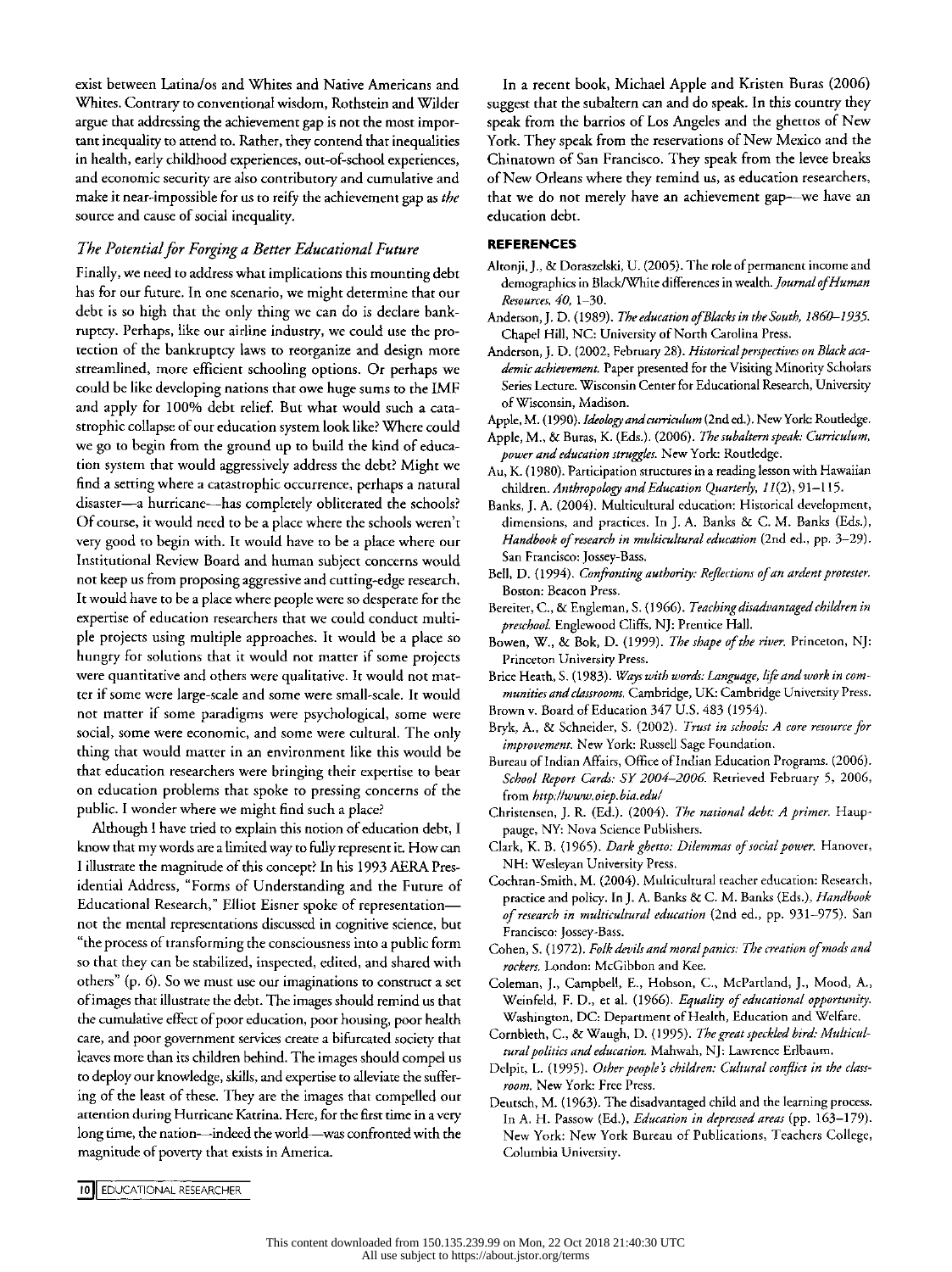- Education Commission of the States. (2005). The nation's report card. Retrieved January 2, 2006, from http://nces.ed.gov/nationsreportcard
- Education Trust. (2005). The funding gap 2005. Washington, DC: Author.
- Eisner, E. W. (1993). Forms of understanding and the future of educa tional research. Educational Researcher, 22(7), 5-11.
- Farrow, A., Lang, J., & Frank, J. (2005). Complicity: How the North promoted, prolonged and profited from slavery. New York: Ballantine Books.
- Ferg-Cadima, J. (2004, May). Black, White, and Brown: Latino school desegregation efforts in the pre- and post-Brown v. Board of Education era. Washington, DC: Mexican-American Legal Defense and Educa tion Fund.

Foster, M. (1996). Black teachers on teaching. New York: New Press.

- Frankenberg, E., Lee, C., & Orfield, G. (2003, January). A multiracial society with segregated schools: Are we losing the dream? Cambridge, MA: The Civil Rights Project, Harvard University.
- Freeman, C., & Fox, M. (2005). Status and trends in the education of American Indians and Alaska natives (No. 2005-108). U.S. Depart ment of Education, National Center for Education Statistics. Wash ington, DC: U.S. Government Printing Office.
- Fultz, M. (1995). African American teachers in the South, 1890-1940: Powerlessness and the ironies of expectations and protests. History of Education Quarterly, 35(4), 401-422.
- Gay, G. (2004). Multicultural curriculum theory and multicultural edu cation. In J. A. Banks & C. M. Banks (Eds.), Handbook ofresearch in multicultural education (2nd ed., pp. 30-49). San Francisco: Jossey-Bass.
- Gill, D. W. (2000). Being good: Building moral character. Downers Grove, IL: Intervarsity Press.
- Goode, E., & Ben-Yehuda, N. (1994a). Moral panics: Culture, politics, and social construction. Annual Review of Sociology, 20, 149-171.
- Goode, E., & Ben-Yehuda, N. (1994b). Moral panics: The social con struction of deviance. Oxford: Blackwell.
- Gordon, J. S. (1998). Hamilton's blessing: The extraordinary life and times of our national debt. New York: Penguin Books.
- Grant, C. A. (2003). An education guide to diversity in the classroom. Boston: Houghton Mifflin.
- Grofman, B., Handley, L., & Niemi, R. G. (1992). Minority represen tation and the quest for voting equality. New York: Cambridge Uni versity Press.
- Hall, S., Critcher, C., Jefferson, T., Clarke, J., & Roberts, B. (1978). Polic ing the crisis: Mugging, the state, and law and order. London: Macmillan.
- Hampton, H. (Director). (1986). Eyes on the prize [Television video series]. Blackside Productions (Producer). New York: Public Broad casting Service.
- Hess, R. D., & Shipman, V. C. (1965). Early experience and socializa tion of cognitive modes in children. *Child Development*, 36, 869–886.
- Hunter-Gault, C. (Writer). (1997, May 16). An apology 65 years late [Television series episode]. In Lee Koromvokis (Producer), Online News Hour. Washington, DC: Public Broadcasting Service. Retrieved February 2, 2006, from http://www.pbs.org/newshour/bb/health/may97/ tuskegee\_5-16.html
- Irvine, J. J. (2003). Educating teachers for diversity: Seeing with a cultural eye. New York: Teachers College Press.
- Jefferson, T. (1816, July 21). Letter to William Plumer. The Thomas Jef ferson Paper Series. 1. General correspondence, 1651-1827. Retrieved September 11, 2006, from http://rs6.loc.gov/cgi-bin/ampage
- King, J. (2000, May 1). Clinton announces record payment on national debt. Retrieved February 7, 2006, from http://archives.cnn.com/2000/ ALLPOLITICS/stories/05/O1/clinton.debt
- Kozol, J. (2005). The shame of the nation: The restoration of apartheid schooling in America. New York: Crown Publishing.
- Ladson-Billings, G. (1994). The dreamkeepers: Successful teachers of African American children. San Francisco: Jossey-Bass.
- Ladson-Billings, G. (2004). Landing on the wrong note: The price we paid for Brown. Educational Researcher, 33(7), 3-13.
- Lakoff, G., & Johnson, M. (1980). Metaphors we live by. Chicago: University of Chicago Press.
- Lee, C. D. (2004). African American students and literacy. In D. Alver mann & D. Strickland (Eds.), Bridging the gap: Improving literacy learning for pre-adolescent and adolescent learners, Grades 4-12. New York: Teachers College Press.
- Lee, J. (2002). Racial and achievement gap trends: Reversing the progress toward equity. Educational Researcher, 31(1), 3-12.
- Lesiak, C. (Director). (1992). In the White man's image [Television broadcast]. New York: Public Broadcasting Corporation.
- Margo, R. (1990). Race and schooling in the American South, 1880-1950. Chicago: University of Chicago Press.
- Mendez v. Westminster 64F. Supp. 544 (1946).
- Miller, J. (2005, September 22). New Orleans unmasks apartheid Amer ican style [Electronic version]. Black Commentator, 151. Retrieved September 11, 2006, from http://www.blackcommentator.com/151/ 151\_miller\_new\_orleans.html
- National Center for Education Statistics. (2001). Education achieve ment and Black-White inequality. Washington, DC: Department of Education.
- National Governors' Association. (2005). Closing the achievement gap. Retrieved October 27, 2005, from http://www.subnet. nga.org/educlear/ achievement/
- National Voting Rights Act of 1965, 42 U.S.C. §§ 1973-1973aa-b.
- Orfield, G., & Lee, C. (2004, January). Brown at 50: King's dream or Plessy's nightmare? Cambridge, MA: The Civil Rights Project, Harvard University.
- Orfield, G., & Lee, C. (2006, January). Racial transformation and the changing nature ofsegregation. Cambridge, MA: The Civil Rights Proj ect, Harvard University.
- Plessy v. Ferguson 163 U.S. 537 (1896).
- Podair, J. (2003). The strike that changed New York: Blacks, Whites and the Ocean Hill-Brownsville Crisis. New Haven, CT: Yale University Press.
- Popkewitz, T. S. (1998). Struggling for the soul: The politics of schooling and the construction of the teacher. New York: Teachers College Press.
- Robinson, R. (2000). The debt: What America owes to Blacks. New York: Dutton Books.
- Rothstein, R., & Wilder, T. (2005, October 24). The many dimensions of racial inequality. Paper presented at the Social Costs of Inadequate Edu cation Symposium, Teachers College, Columbia University, New York.
- Sentilles, S. (2005). Taught by America: A story of struggle and hope in Compton. Boston: Beacon Press.
- Slecter, C. (2001). Culture, difference and power. New York: Teachers College Press.
- South Carolina v. Katzenbach 383 U.S. 301, 327-328 (1966).
- Steele, C. M. (1999, August). Thin ice: "Stereotype threat" and Black college students. Atlantic Monthly, 284, 44-47, 50-54.
- Takaki, R. (1998). A larger mirror: A history of our diversity with voices. Boston: Back Bay Books.
- Torres, C. (2006, March 19). Affluent investors more likely educated, married men. Cleveland Plain Dealer, p. G6.
- Tyack, D. (2004). Seeking common ground: Public schools in a diverse soci ety. Cambridge, MA: Harvard University Press.
- U.S. Department of Justice, Civil Rights Division. (2006, September 7). Introduction to federal voting rights laws. Retrieved September 11, 2006, from http://www.usdoj.gov/crt/voting/intro/intro.htm
- Wilcox, C. (1998). Sugar water: Hawaii's plantation ditches. Honolulu, HI: University of Hawaii Press.
- Wolfe, B., & Haveman, R. (2001). Accounting for the social and non market benefits of education. In J. Helliwell (Ed.), The contribution of human and social capital to sustained economic growth and well-being

OCTOBER 2006 | 11